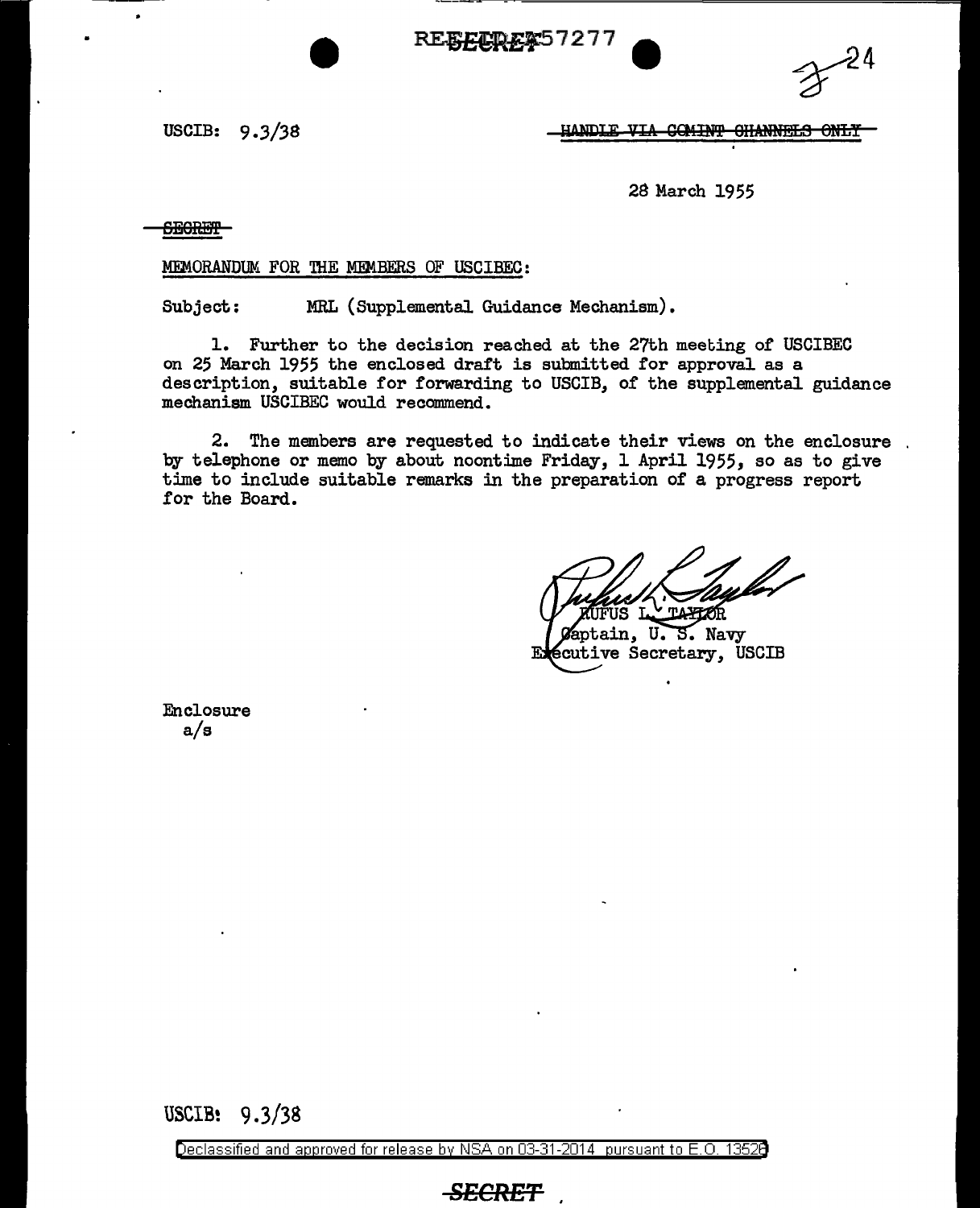

**SEGREFI** 

•

## DRAFT

Recommendations of USCIBEC for Supplemental Guidance Mechanism to Interpret or Amplify Basic USCIB Guidance in the Production of COMINT.

1. USCIBEC has noted with interest the views of the Director, NSA as presented in the enclosure with USCIB *9.3/33* of 18 March 1955.

2. USCIBEC assumes that the Director, NSA will appoint as head of his Priorities Advisory Group an individual empowered to act in the name of the Director, NSA in matters of consumer-producer relations concerning supplemental guidance in amplification or interpretation of USCIB's stated COMINT requirements.

*3.* USCIBEC recommends that the principles of supplemental guidance as set forth in paragraph 2 of Annexure to TAB "B" of the enclosure to USCIB 9.3/30 of 4 March 1955 be approved by USCIB.

4. Based on the assumption set forth in paragraph 2 above and further assuming that the recommendation in paragraph *3* above is approved, USCIBEC recommends that each of the consumer members of USCIB designate an individual empowered to act in the name of his USCIB member in matters of consumer-producer relations concerning supplemental guidance and to instruct the individual so designated to conduct his business with the head of the NSA Priorities Advisory Group.

5. USCIBEC recommends, further, that the head of the Priorities Advisory Group, in conducting his business, be instructed to deal witq accredited consumer representatives either individually or collectively,

Enclosure with USCIB 9.3/38 dtd 28 Mar 1955.

## $SECREL$